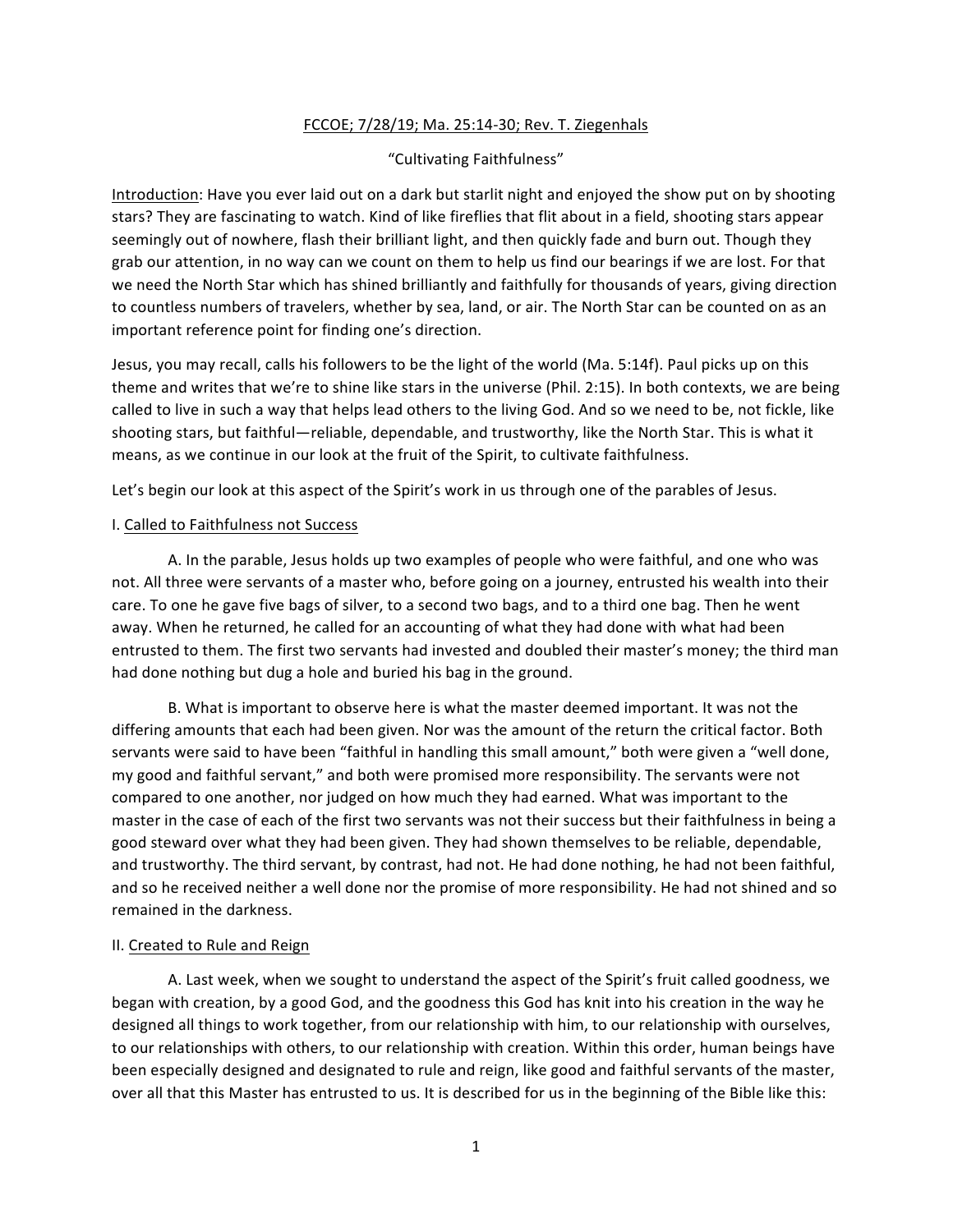So God created mankind in his own image, in the image of God he created them; male and female he created them. God blessed them and said to them, "Be fruitful and increase in number; fill the earth and subdue it. Rule over the fish in the sea and the birds in the sky and over every living creature . . ." [Ge. 1:27-28]

B. As image-bearers of the Creator God, we have been charged with ruling and reigning, with caring for all things—not only birds and fish and animals, but also cell-phones and computers and cars and children and churches—the list goes on—in a way that honors and shines the light on the glory and grace of our God. If we rule faithfully—responsibly and dependably—we will reveal who God is. If we rule unfaithfully, his reputation will suffer. A faithful God should be revealed by a faithful rule.

C. Further, our call to rule and reign will never end. At the end of the Bible, we read this description of the character of God's new creation:

No longer will there be any curse. The throne of God and of the Lamb will be in the city, and his servants will serve him.  $\ldots$  There will be no more night  $\ldots$  for the Lord God will give them light. And they will reign for ever and ever. [Rev. 21:3-5; cf. 21:1-4]

No curse, a throne in our midst, no more night—all very different from our present experience. But what's the same is that we will still be God's servants, ruling and reigning over all things. When the kingdoms of heaven and earth are joined, we will not be singing a VBS praise song that will never end, but will be living out our worship in a role of faithful responsibility, in a role where our work will no longer be frustratingly cursed but wonderfully blessed. Thus, all that we do now, all the ruling and reigning over the small amount that God has put into our care is kind of like a training program for our future. If we're not faithful, we may never know what it's like to have the curse, and darkness, removed. If we are faithful, great and wonderful responsibility awaits, as well as the joy of celebrating with the Master.

Illustration: As we go along in life, before the end comes, we get glimpses of this joy. Last week I called up the AMC one morning to inquire about space in their hut system. I was told to call back after 1:30 as the staff was taking part in a training event. When I finally reached someone that afternoon, I asked him how the training event had gone. He couldn't stop talking about how wonderful it was because it had involved the president of the company coming in, sitting down with these employees over slices of pizza and bowls of ice cream, sharing life together, listening to what his staff had been hearing from various customers, and thinking about how to make things better. No curse, no darkness, just ruling and reigning joy that comes out of a faithful master working hand in hand with faithful servants.

### III. Cultivating Faithfulness

A. So, to go back to our parable, why did the third servant not use what he'd been given in a faithful way, and what might that tell us about how to cultivate faithfulness in our own lives? We're not told directly, but we can read between the lines a bit and see that his view of the master had become distorted. He was afraid of the master and believed him to be harsh. He somehow thought the master would take things that didn't belong to him. No wonder he was afraid to step out and invest what he'd been given. He didn't see that this was a master who was faithful to his promises, who promised great reward, and who longed for his servants to step out and try so that they would share in his joy.